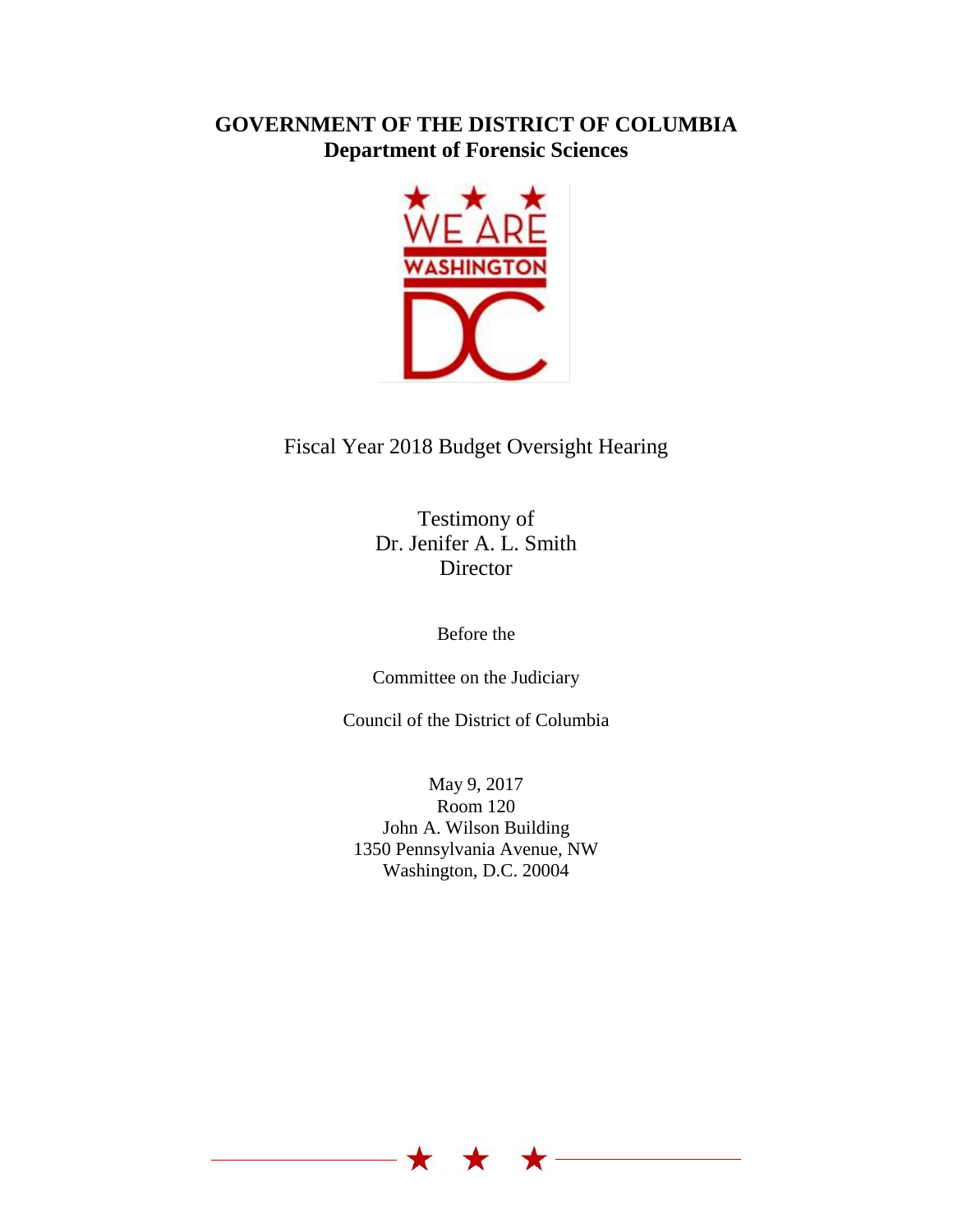Good Morning Chairperson Allen, members and staff of the Committee. I am Dr. Jenifer Smith, the Director of the Department of Forensic Sciences (DFS). I am pleased to testify before you today in support of Mayor Muriel Bowser's Fiscal Year 2018 (FY18) Budget, entitled "DC Values in Action: A Roadmap to Inclusive Prosperity." As Mayor Bowser recently testified before the Council, key investments in her proposed budget are geared to promote and defend DC Values and to aim for inclusive prosperity. This budget provides historic investments in public education, in job training, second chances for returning citizens, and ensuring our families have a safe, affordable place to call home; this budget prioritizes DC residents by standing steadfast to our DC values. Ensuring the safety of DC residents and visitors requires the collective efforts of several key agencies to include the Department of Forensic Sciences. The ability to provide accurate and timely forensic results to employees of the Public Defenders Service, Metropolitan Police Department, United States Attorney's Office, or the District's Attorney General's Office is a key ingredient for these critical stakeholders to perform their duties to ensure a safer and stronger DC. At DFS, we believe that stronger science brings safer streets.

Today, I am pleased to share that Mayor Bower's FY18 Budget submission for the Department of Forensic Sciences includes additional resources that will help achieve a safer, stronger DC. This budget will allow me to:

- Appropriately address the multiple statutory mandates, within the legislation that established the Department of Forensic Sciences;
- Provide high-quality, timely, accurate and reliable forensic science services with the use of best practices and best available technology;

\* \* \*

• Maintain continued accreditation;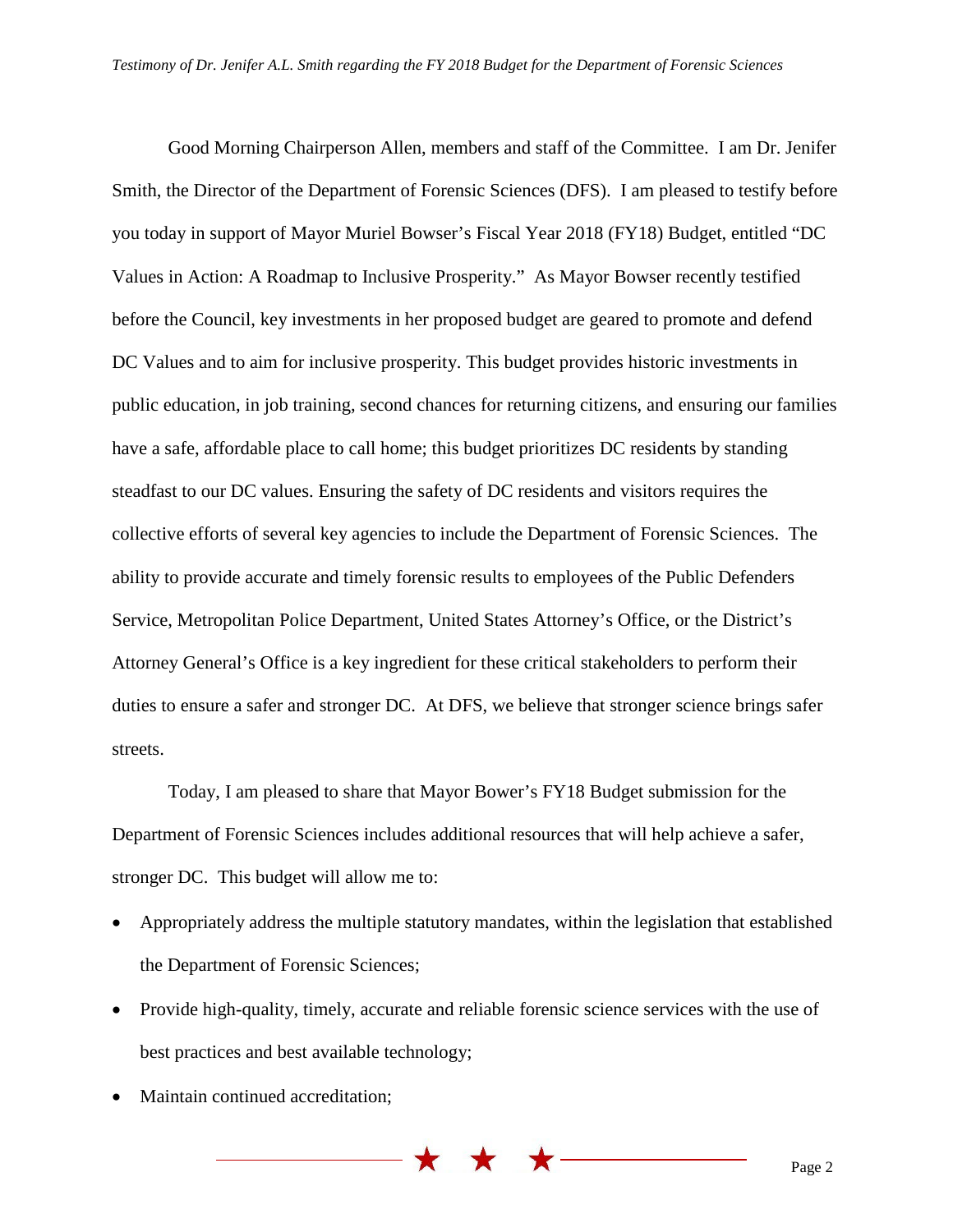- Ensure a qualified workforce through efficient hiring and continual training;
- Provide discovery documentation to critical stakeholders for court procedures; and
- Finalize the civilianization of crime scene specialists and complete the return of sworn officers to their street duties.

For the record, the Mayor's FY18 budget for the Department of Forensic Sciences is \$28,677,231, and funds 224.15 Full Time Employees (FTEs). The budget has three components: local, intra-district, and federal grant funds. The local budget represents \$26,363,133 and funds 212 FTEs. The intra-district budget represents \$1,791,596, and funds 7.15 FTEs. The federal grant budget represents \$522,502, and funds 5 FTEs. The budget supports DFS' four Divisions:

- Forensic Science Laboratory, representing a total of 62.15 FTEs, including the Forensic Biology Unit, Latent Fingerprints Unit, Firearms Examination Unit, Forensic Intelligence Unit, and the Digital Evidence Unit.
- Public Health Laboratory, representing a total of 23 FTEs, including the Microbiology Unit, Biomonitoring and Analytical Chemistry Unit, Virology Unit, Molecular Diagnostics Unit and our new Forensic Chemistry Unit.
- Crime Scene Sciences, representing a total of 104 FTEs, including the Crime Scene Sciences Unit, and the Central Evidence Unit;

• Agency Management Division, representing a total of 35 FTEs – consisting of quality assurance, training and development, legal affairs, performance management, human resources, resource allocation, health and safety, and our information technology support. Before delving into specifics, I would like to briefly discuss current activities supported by our Fiscal Year 2017 (FY17) budget that helped shape FY18 budget decisions. Our FY17 budget allows for critical growth and support in two major areas: civilianization of the District's crime scene collection capability and analysis of firearm, fingerprint and DNA evidence.

 $\blacktriangledown$ 

 $\blacktriangledown$ 

 $\bigstar$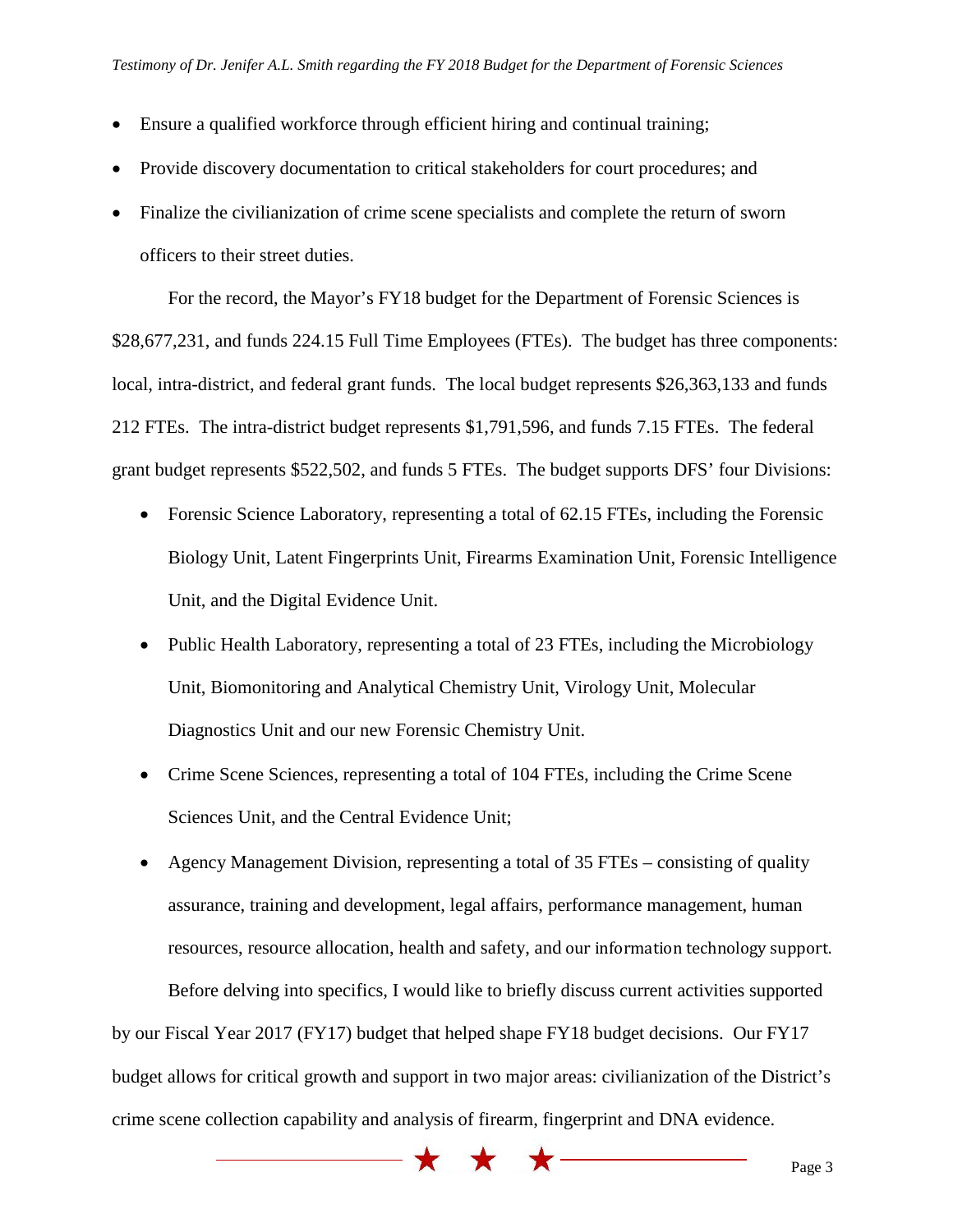Additionally, our budget was structured to allow streamlined distribution, management, and oversight of FY17 spending. Within the three major operational divisions, "unit activities" were combined into two activities in FY17. Specifically, the two activities for the Forensic Science Laboratory and Public Health Laboratory Divisions are Administrative/Support Services and Laboratory Services and the Crime Scene Sciences Division's activities are Administrative/Support Services and Evidence Handling. Upon reviewing the management structure I inherited and acting on recommendations from the internal review of DFS concerning oversight of quality and training, I designed and completed an overhaul of the DFS organizational structure during this fiscal year. Working closely with the DC Department of Human Resources, I realigned and repurposed positions to restructure or to create new functional units. You will see evidence of this effort reflected in the movement of full time equivalent (FTE) positions with the FY18 budget.

Now, speaking specifically to the Mayor's proposed FY18 budget for the Department, this budget reflects her commitment to stronger science and safer streets by continuing to support operational needs and improvements at DFS. This year, the Forensic Science Laboratory Division (FSL) dramatically increased productivity in the Forensic Biology, Latent Fingerprint (LFU), and the Firearms Examination (FEU) units. FSL scientists have reduced case backlogs, increased entries and verifications associated with intelligence databases, and ensured efficient turn-around times. The streamlining of processes, addition of new technology, and funding for DNA outsourcing enabled DFS to increase the amount of DNA testing, decrease backlogs, and provide timely results. Currently, the FBU has no backlog of sexual assault kits. Unlike other cities such as New York, Detroit, Memphis, or Cleveland who currently report DNA backlogs in the thousands, the FBU at DFS has eliminated the District's backlog. FBU's current turnaround time (TAT) to process these sexual assault kits is 66 days, well below the SAVRAA requirement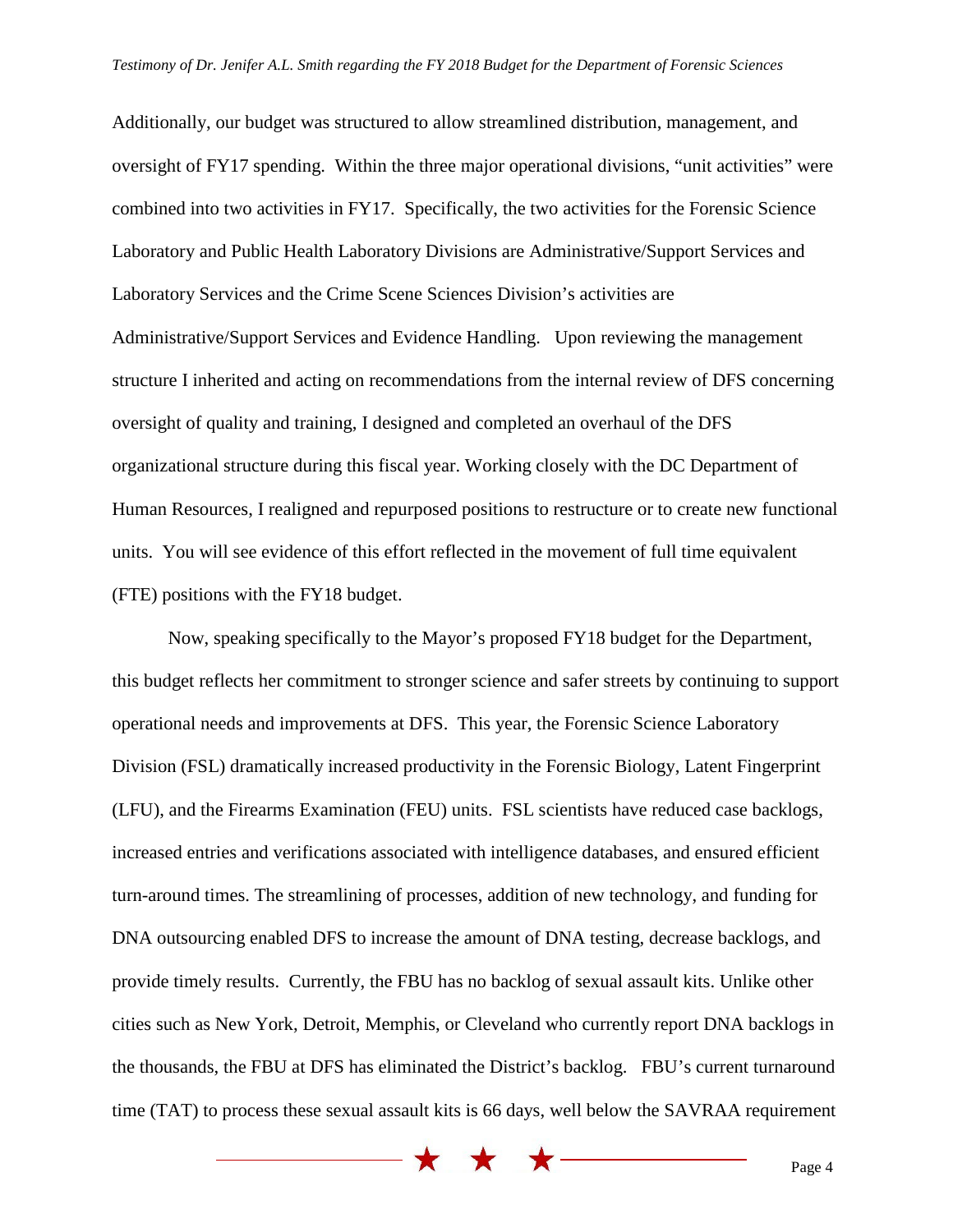of 90 days. Using local, federal and intra-district funds in FY18, the FBU will continue this trend while also ensuring that DNA testing, in support of other violent crimes, will be equally efficient and effective. The FEU and LFU also strategically utilized funding for contractors to ensure efficient turn-around times in both units. Currently LFU is reporting out 100 percent of their homicide cases and 96 percent of their priority cases within 60 days. FEU is reporting out 97 percent of their homicide cases and 100 percent of their priority cases within 60 days.

All of the FSL units dramatically improved participation in three critical national intelligence databases: National Integrated Ballistic Information Network (NIBIN), Automated Fingerprint Identification System (AFIS) and Combined DNA Index System (CODIS). Their results provided invaluable leads to stakeholders. This fiscal year there have been 5153 AFIS entries resulting in 785 hits, 349 CODIS entries resulting in 104 hits and 2352 NIBIN entries resulting in 73 hits.

The Mayor's FY18 Budget also continues to support our Public Health Laboratory (PHL) Division that conducts testing of public health significance such as influenza subtyping, norovirus and rabies testing. PHL tests bacterial isolates submitted from hospitals, and samples from suspected outbreaks of foodborne pathogens. This past Friday, we received our first set of mosquitoes from the D.C. Department of Health,beginning this season's mosquito surveillance program for West Nile, dengue, chikungunya, and Zika viruses. The FY18 budget also reflects additional federal support that DFS actively sought for laboratory improvements. Teaming with DOH epidemiologists, DFS applied for an Enhanced Laboratory Capacity for Infectious Diseases grant and received an award of \$488,738, representing the highest award to date for DFS. This funding allows DFS to pay for laboratory supplies for the Advanced Molecular Detection project and fund three contractors to support expanding our current laboratory arbovirus testing and influenza surveillance and diagnostics.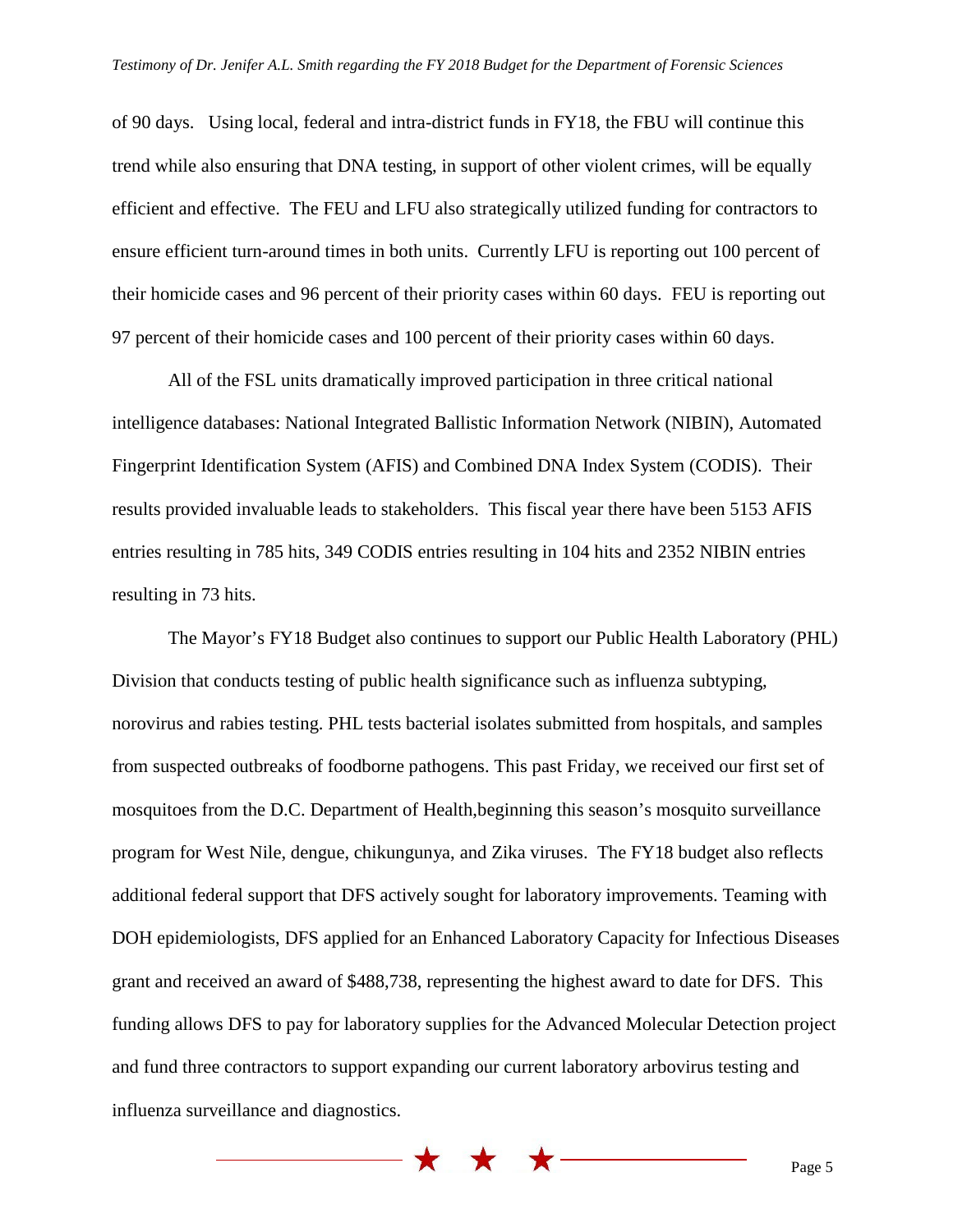PHL is a member of the National Laboratory Response Network (LRN) for the detection of bio and chemical terrorism. As a Tier I Laboratory, PHL has both the competency and capacity to test for Category A biological terrorism (BT) agents, as well as detection of any emerging diseases. We have cross-trained three scientists to perform testing for select agents and we are the single point of testing, for suspected BT agents, in our region. This team has also analyzed clinical samples to rule out the presence of select agents, testing that cannot be done at local hospitals.

As you are aware, the US Drug Enforcement Administration (DEA) has previously analyzed all suspected illegal narcotics collected within the District. Last year, the DEA, citing unprecedented backlogs (nearly 37,000 exhibits awaiting analysis) at their laboratories and insufficient resources to keep up with demand, informed the Mayor that they would no longer support analysis of the District's samples beginning calendar year 2018. DFS has demonstrated technical competence to analyze illicit narcotics utilizing DFS chemists within the Public Health Lab's Biomonitoring and Analytical Chemistry Unit (PHL/BACU). This unit provides clinical diagnostic testing, emergency response support, applied research, laboratory training, and other essential services, and is a critical player in the CDC's Chemical Terrorism Laboratory Response Network (CT-LRN). CDC is supportive of this "dual use" approach and has allowed our staff to be cross trained and utilize CDC funded equipment. A recent article, published by the Association of Public Health Laboratories, highlighted the District's forensic chemistry program. Recently DFS joined with the Office of the Chief Medical Examiner (OCME) to assist in finding the correlation(s) between syringes and post mortem. For the past month, DFS has been collecting syringes, found on the scene with potential opioid overdosed decedents, and has been testing them with our new capability. As new synthetic drugs emerge, this novel form of testing, gives the District an opportunity to see if a drug is present in a syringe and how that drug that has

\* \* \* \*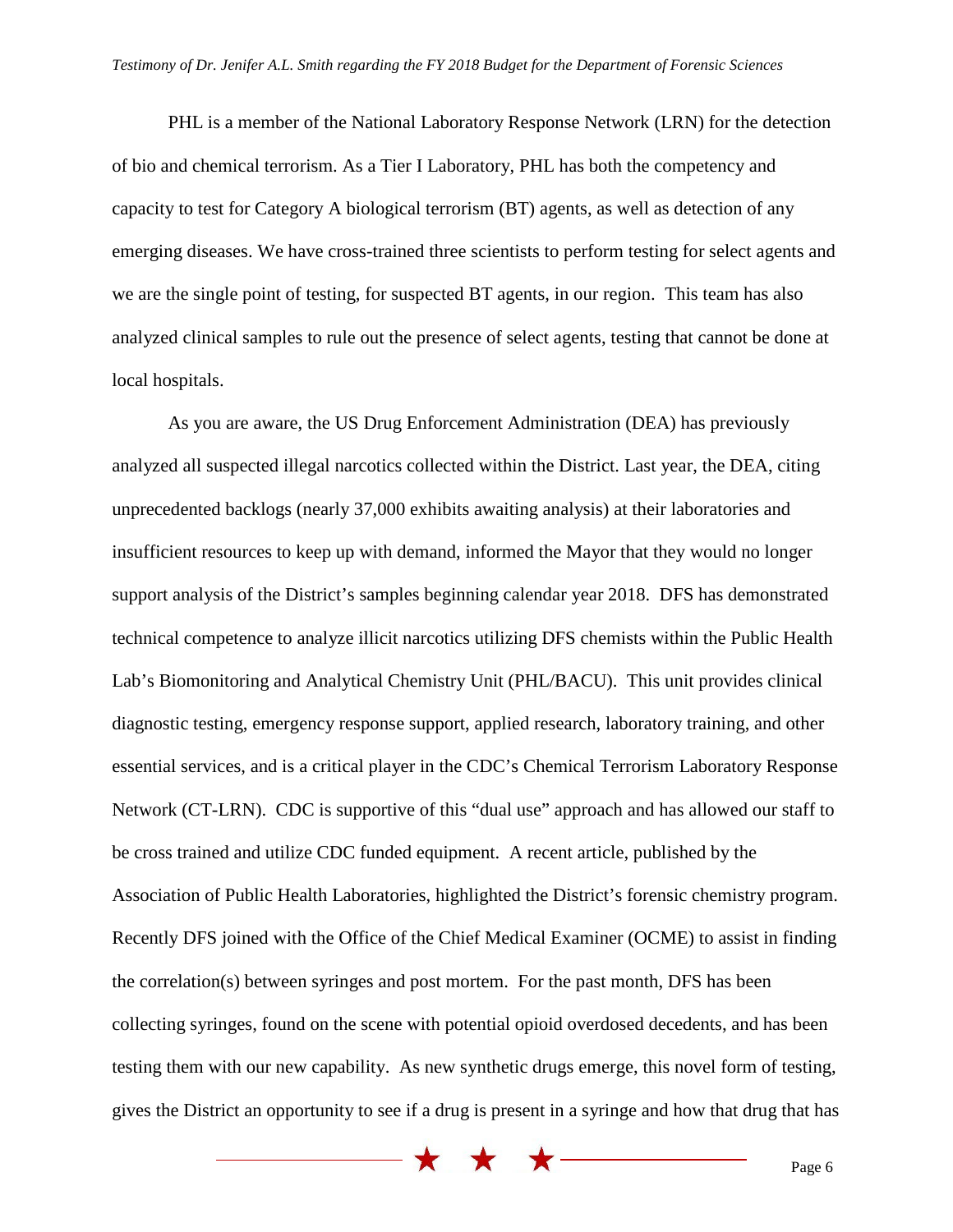been metabolized within the body of the decedent. In essence, it provides Dr. Mitchell additional information concerning the potential cause of death. In the Mayor's FY18 budget, DFS receives an additional \$382,719 and two (2) FTES to firmly establish the Forensic Chemistry Unit within PHL. These additional chemists will ensure that DFS will be able to analyze, not only samples provided by the Department of Corrections or the OCME, but will be address the anticipated forensic chemistry casework (200 cases/month) submitted by MPD. The FCU will seek ISO17025 accreditation within FY18.

The Crime Scene Sciences Division (CSS) initiated a major effort to civilianize crime scene response in the District following the Mayor's decision to return MPD officers to street duties. Working closely with the Chief of Police, MPD and DFS merged crime scene operations in August 2016, allowing some MPD officers to return to assignments in MPD Districts. The Mayor's FY18 budget provides resources and supplies to support necessary operations and completes civilianization of the District's crime scene response. An enhancement of \$2,907,840 funds 22 permanent FTEs and their equipment. Upon completion of hiring and training of these civilians, DFS will fully assume responsibility for District-wide crime scene evidence response and collection; allowing the return of all CSID/MPD officers to regular police duties.

The Mayor's FY18 budget fully funds programs that ensure quality driven results and that the DFS workforce is highly trained and skilled in delivering appropriate forensic and public health programs. This year, our training program has delivered over 2,849 hours of instruction, covering issues such as cognitive bias, quality assurance, as well as discipline-specific topics for DNA, firearms, fingerprint examiners and public health lab scientists. This budget ensures that our Quality Team will lead the Department through internal inspections and external audits needed to maintain ISO/IEC 17025:2005 accreditation in critical forensic and compliance with the Centers for Medicare & Medicaid Services' Clinical Laboratory Improvement Amendments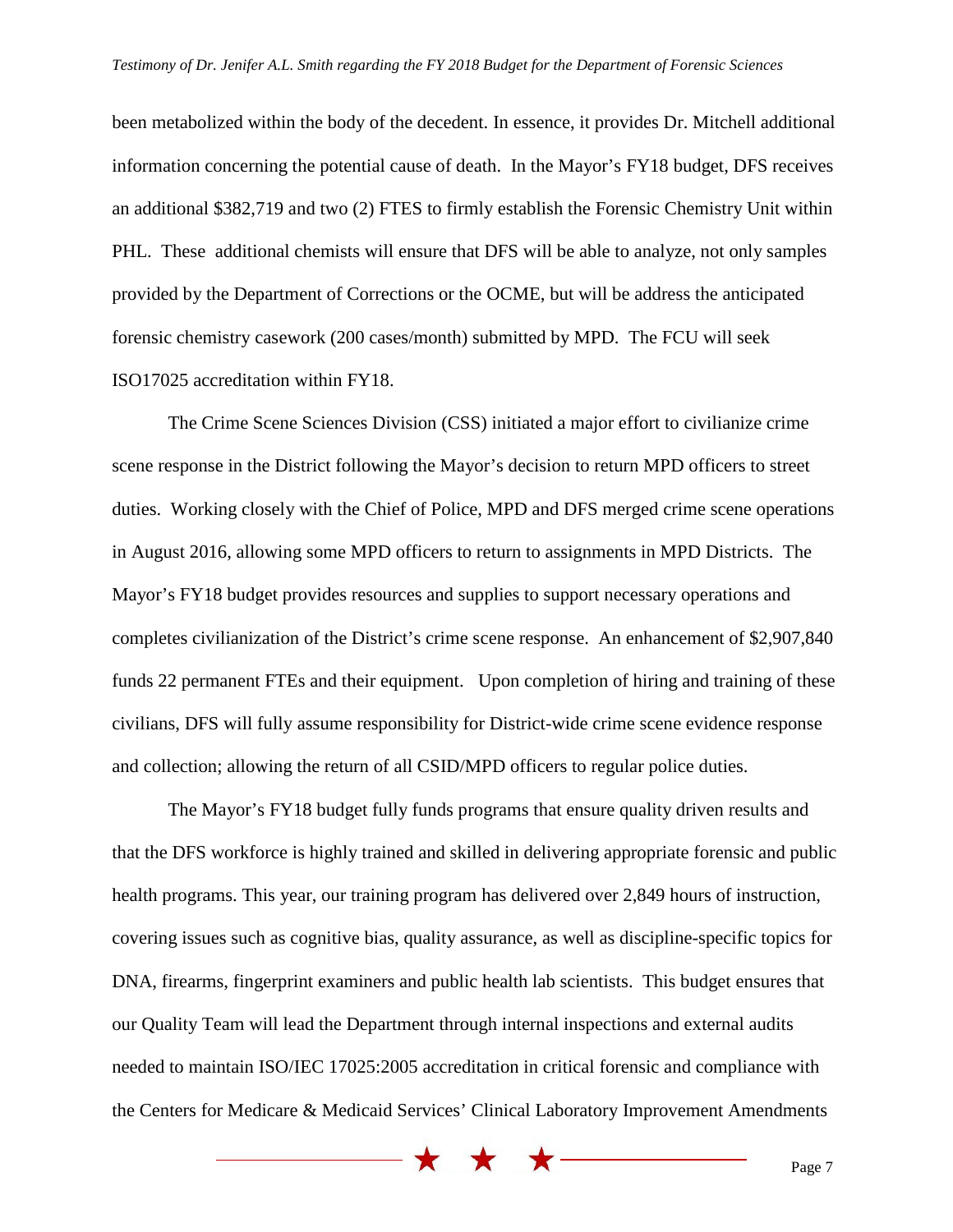(CLIA) regulatory guidelines as well as CDC's Division of Select Agents and Toxins (DSAT) within our PHL.

The Mayor's FY18 budget ensures continuation of critical employee health and safety programs, such as our medical surveillance program, which systematically assesses employees that may have been exposed to biological pathogens while performing work duties. This assessment monitors individuals for adverse health effects and determines the effectiveness of biosafety and exposure prevention strategies. Additionally, DFS will continue the Vicarious Trauma program for employees dealing with post-traumatic stress disorder (PTSD).

The Mayor's FY18 budget also ensures that DFS will be able to implement critical technologies that generate a large amount of digital information. DFS has deployed several new, cutting-edge technologies that create large amounts of digital information. For example, our crime scene teams are now using high resolution cameras for crime scene photography and high resolution 3D Laser (LIDAR) scanners for crime scene mapping. Special software is being implemented for digital analysis of firearms, tool marks, and latent fingerprints to streamline evidence examination workflows and allow for a complete electronic case jacket approach. Forensic firearms and latent analyses, as well as accreditation related reviews, will be recorded and tracked to ensure accuracy, completeness and verify work product quality. Next generation DNA sequencing will be implemented within the Public Health Lab, and STRmix has also been implemented within the FBU to assist with interpretation of complex mixtures. Implementation of these systems is required by federal stakeholders, like the FBI and CDC. All of these systems generate high volumes of digital data. DFS estimates, at minimum, two (2) to four (4) terabytes of additional storage per day to provide active storage during analysis. The Mayor's FY18 budget provides \$1 million dollars in Capital Funds and \$340,000 in Local non-personal services funds to provide critical infrastructure and software to increase digital storage capacity.

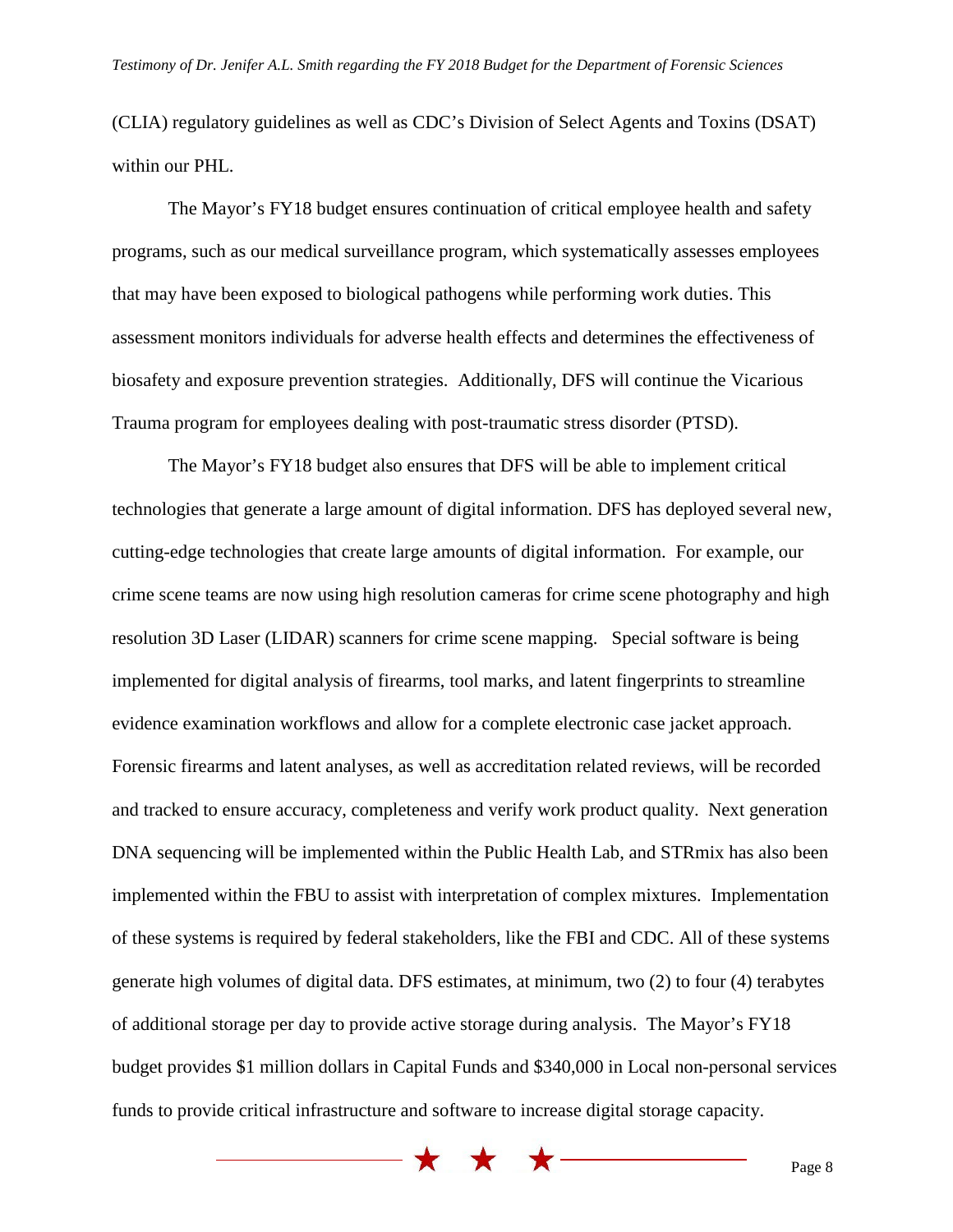DFS is also seeking special purpose revenue fund authority that will allow the department to directly recoup funding from external entities seeking our services. For example, the Department of Homeland Security provides annual funding to DFS for participating in the BioWatch Laboratory. BioWatch program is part of the nationwide bio-surveillance system designed to detect the intentional release of select aerosolized biological agents. DHS BioWatch Funds are to be used by host agencies for laboratory supplies, reagents, maintenance of equipment, etc. However, without our own non-lapsing O-Type authority, the annual Department of Homeland Security funds (which tend to arrive at the end of the fiscal year) go to the General Fund, leaving a very short turnaround for DFS procurement process if we receive the reprogrammed funding. Other sources of funding may be through research projects with universities, fee revenue for testing for environmental toxins, and fee revenue for expert witness testimony. Additionally, DFS would like to establish the ability to collect fees in order to allow the DFS Public Health Laboratory the capability to meaningfully test samples for environmental toxins. The DFS Public Health Laboratory currently has the capability to test, but does not have the funds or manpower to be able to perform these tests regularly or meaningfully. The ability to generate revenue and collect it into a special purpose fund will allow the DFS Public Health Laboratory to pursue environmental testing further and provide this service to the District of Columbia. For Expert Witness Fees, establishing a fee structure will allow DFS the capability to assume a fee structure when DFS scientists are asked to testify outside their normal course of business. This will not change current practice - DFS scientists who collect or analyze evidence on a particular case submitted by the agencies statutorily designated as "customers" will always be available, free of charge, to discuss their evidence with whomever wants to talk to them to include investigators, prosecutors, or defense attorneys. On the rare occasion that an agency (USAO, PDS, or prosecutors from another jurisdiction) wants to use a DFS scientist on a case